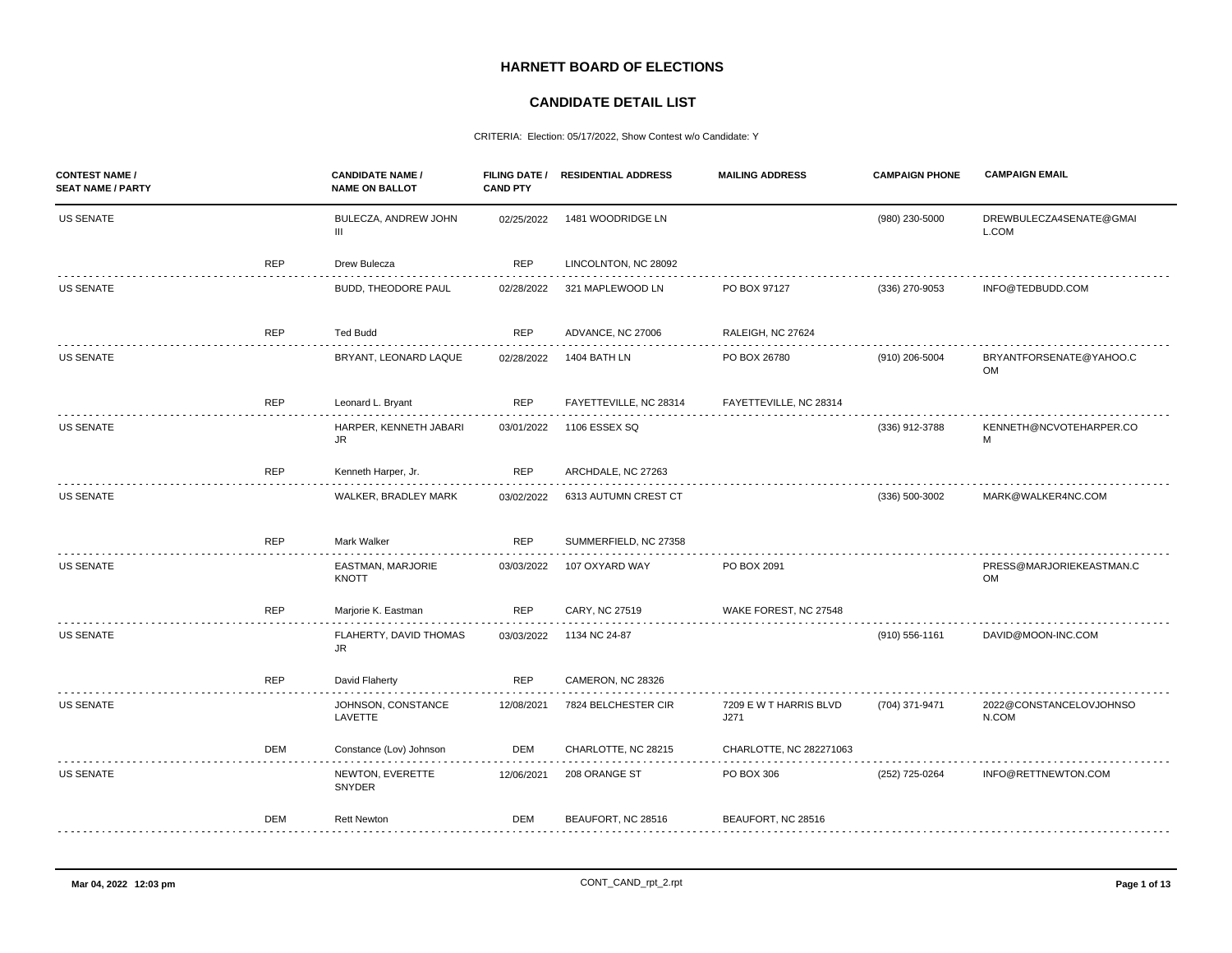| <b>CONTEST NAME /</b><br><b>SEAT NAME / PARTY</b> |            | <b>CANDIDATE NAME /</b><br><b>NAME ON BALLOT</b> | <b>CAND PTY</b> | FILING DATE / RESIDENTIAL ADDRESS | <b>MAILING ADDRESS</b>    | <b>CAMPAIGN PHONE</b> | <b>CAMPAIGN EMAIL</b>           |
|---------------------------------------------------|------------|--------------------------------------------------|-----------------|-----------------------------------|---------------------------|-----------------------|---------------------------------|
| US SENATE                                         |            | <b>BOOKER, PATRICE C</b>                         | 02/24/2022      | 219 LYLE ST                       | PO BOX 1415               | (864) 616-1329        | CHRELLEBOOKER@OUTLOOK.C<br>OM   |
|                                                   | DEM        | Chrelle Booker                                   | DEM             | <b>TRYON, NC 28782</b>            | COLUMBUS, NC 28722        |                       |                                 |
| US SENATE                                         |            | BEASLEY, CHERI LYNN                              | 02/24/2022      | 305 MEETING HOUSE CIR             |                           | (919) 355-6413        | INFO@CHERIBEASLEY.COM           |
|                                                   | <b>DEM</b> | Cheri Beasley                                    | <b>DEM</b>      | RALEIGH, NC 27615                 |                           |                       |                                 |
| <b>US SENATE</b>                                  |            | ANTOINE, GREGORY<br><b>ALFRED</b>                | 02/24/2022      | 133 NANDINA CT                    | PO BOX 9548               | (910) 476-7501        | GREG@GREG4NC.COM                |
|                                                   | <b>DEM</b> | Greg Antoine                                     | DEM             | FAYETTEVILLE, NC 28311            | FAYETTEVILLE, NC 28311    |                       |                                 |
| <b>US SENATE</b>                                  |            | HAMMOND, ALYSSIA ROSE<br><b>KATHERINE</b>        | 02/25/2022      | 716 CALLOWAY DR                   | PO BOX 26621              | (336) 999-2591        | INFO@ALYSSIAHAMMONDNC.CO<br>M   |
|                                                   | <b>DEM</b> | Alyssia Rose-Katherine<br>Hammond                | DEM             | RALEIGH, NC 27610                 | RALEIGH, NC 27611         |                       |                                 |
| <b>US SENATE</b>                                  |            | LAGRONE, TOBIAS<br><b>EVERETT</b>                | 02/28/2022      | 5414 WHITLEY WAY                  |                           | (336) 338-7988        | INFO@NCNEWDAY.COM               |
|                                                   | <b>DEM</b> | <b>Tobias LaGrone</b>                            | <b>DEM</b>      | GREENSBORO, NC 27407              |                           |                       |                                 |
| <b>US SENATE</b>                                  |            | WILLIAMS, MARCUS<br>WHITTMAN                     | 03/01/2022      | 2811 MARTIN LUTHER KING<br>JR DR  | P O BOX 1005              | (910) 392-5713        | MARC7@EC.RR.COM                 |
|                                                   | <b>DEM</b> | Marcus W. Williams<br>.                          | DEM             | LUMBERTON, NC 28358<br>.          | LUMBERTON, NC 28359       |                       |                                 |
| <b>US SENATE</b>                                  |            | CARR, JAMES LESTER JR                            | 03/02/2022      | 4250 FRENCH FIELDS LN             |                           | (980) 819-1964        | INFO@CARRJR4SENATE.COM          |
|                                                   | <b>DEM</b> | James L. Carr, Jr.                               | <b>DEM</b>      | HARRISBURG, NC 28075              |                           |                       |                                 |
| US SENATE                                         |            | MAGINNIS, BRENDAN<br><b>KYRAN</b>                | 03/03/2022      | 711 SELDON DR                     |                           | (336) 430-0004        | MAGINNIS4CONGRESS@YAHOO.<br>COM |
|                                                   | <b>DEM</b> | B. K. Maginnis                                   | DEM             | CHARLOTTE, NC 28216               |                           |                       |                                 |
| US SENATE                                         |            | COLON, ROBERT JOHN                               | 03/04/2022      | 131 RIVER VILLAGE PL              | 721 MELBA COURT<br>UNIT D |                       | ROBERTJOHNCOLON@GMAIL.C<br>OM   |
|                                                   | DEM        | Robert Colon                                     | DEM             | WALLACE, NC 28466                 | WILMINGTON, NC 28405      |                       |                                 |
| <b>US SENATE</b>                                  |            | BRAY, SHANNON WILSON                             | 03/01/2022      | 215 MYSTIC PINE PL                |                           | (919) 635-0770        | SHANNONBRAYNC@GMAIL.COM         |
|                                                   | LIB        | Shannon W. Bray                                  | LIB             | APEX, NC 27539                    |                           |                       |                                 |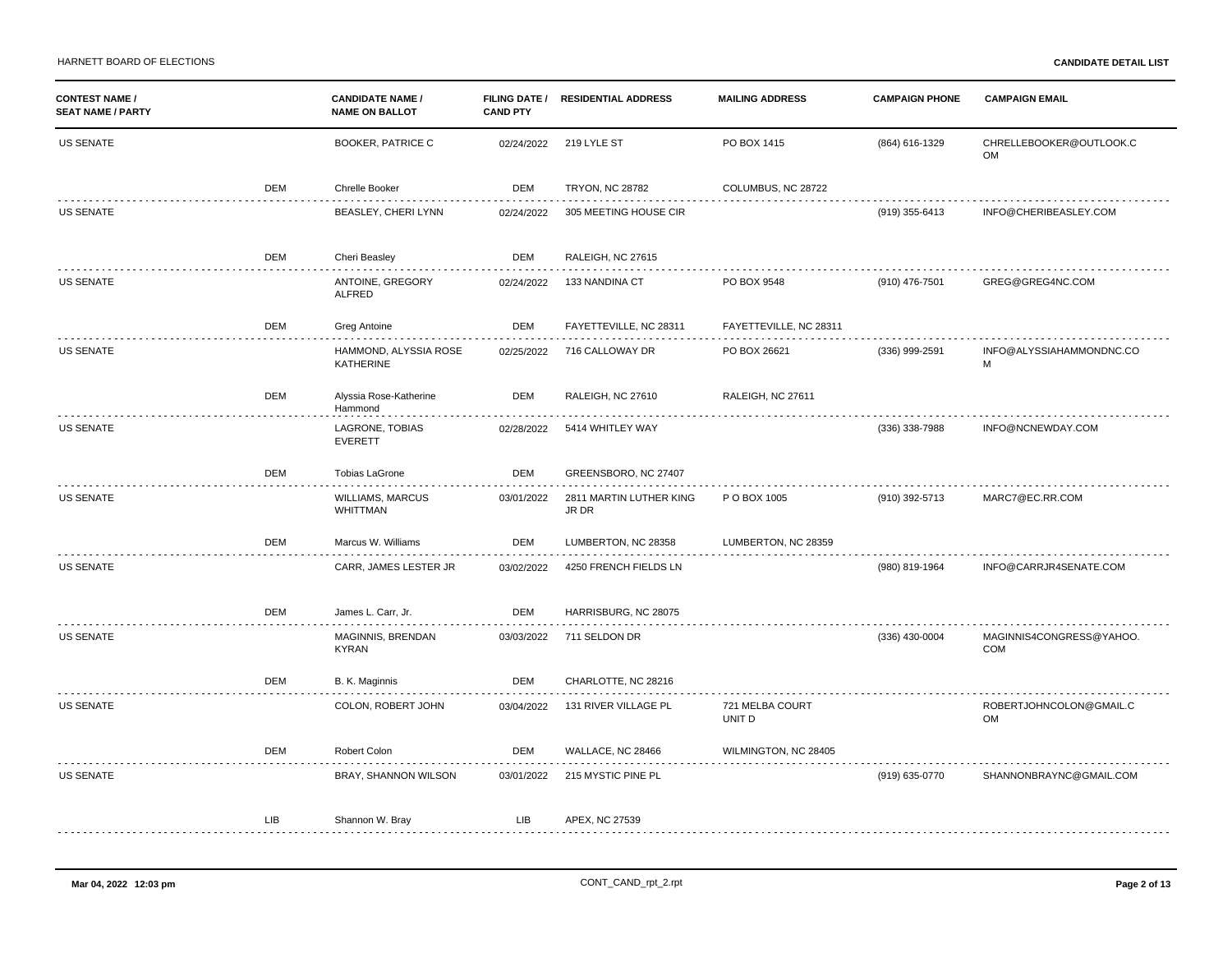| <b>CONTEST NAME /</b><br><b>SEAT NAME / PARTY</b> |            | <b>CANDIDATE NAME /</b><br><b>NAME ON BALLOT</b> | <b>CAND PTY</b> | FILING DATE / RESIDENTIAL ADDRESS | <b>MAILING ADDRESS</b>                        | <b>CAMPAIGN PHONE</b> | <b>CAMPAIGN EMAIL</b>                 |
|---------------------------------------------------|------------|--------------------------------------------------|-----------------|-----------------------------------|-----------------------------------------------|-----------------------|---------------------------------------|
| <b>US SENATE</b>                                  |            | BANWART, JENNIFER<br><b>ALEXIS</b>               | 12/07/2021      | 5013 HANNA LN                     | 112 3RD STREET<br><b>UNIT 955</b>             | (984) 212-4445        | JEN4SENNC@GMAIL.COM                   |
|                                                   | <b>REP</b> | Jen Banwart                                      | <b>REP</b>      | FUQUAY VARINA, NC 27526           | HOLLY SPRINGS, NC 27540                       |                       |                                       |
| <b>US SENATE</b>                                  |            | BRIAN, LEE ANDREA                                | 12/06/2021      | 95 SMITHS CREEK DRIVE             | 476 SHOTWELL ROAD<br><b>SUITE 102 BOX 298</b> | (919) 744-8157        | CANDIDATE@LEEABRIAN.COM               |
|                                                   | <b>REP</b> | Ms. Lee A. Brian                                 | <b>REP</b>      | CLAYTON, NC 27520                 | CLAYTON, NC 27520                             |                       |                                       |
| <b>US SENATE</b>                                  |            | <b>GRIFFITHS, BENJAMIN</b><br>EDWARD             | 12/06/2021      | 1465 TRIPLETT RD                  |                                               | (704) 961-2415        | GRIFFITHSFORSENATE@GMAIL.<br>COM      |
|                                                   | <b>REP</b> | Benjamin E. Griffiths                            | <b>REP</b>      | CLEVELAND, NC 27013               |                                               |                       |                                       |
| US SENATE                                         |            | MOSS, CHARLES KENNETH                            | 12/07/2021      | 102 BRITTANY LN                   |                                               | (336) 687-3691        | CHARLESMOSS@NORTHSTATE.<br><b>NET</b> |
|                                                   | <b>REP</b> | <b>Charles Kenneth Moss</b>                      | <b>REP</b>      | RANDLEMAN, NC 27317               |                                               |                       |                                       |
| <b>US SENATE</b>                                  |            | SIBHATU, LICHIA<br>WOLDEGABREAL                  | 12/06/2021      | 1506 MARK MASSENGILL DR           |                                               | (919) 637-0309        | LICHIA4USSENATE@ATT.NET               |
|                                                   | <b>REP</b> | Lichia Sibhatu                                   | <b>REP</b>      | RALEIGH, NC 27610                 |                                               |                       |                                       |
| <b>US SENATE</b>                                  |            | MCCRORY, PATRICK L                               | 02/25/2022      | 1963 MARYLAND AVE                 | PO BOX 471146                                 | (704) 408-0221        | PAT.MCCRORY@PATMCCRORY.<br>COM        |
|                                                   | <b>REP</b> | Pat McCrory                                      | <b>REP</b>      | CHARLOTTE, NC 28209               | CHARLOTTE, NC 28247                           |                       |                                       |
| <b>US SENATE</b>                                  |            | TSHIOVO, DEBORA<br><b>MBOMBO</b>                 | 03/04/2022      | 252 NAHUM RD                      | PO BOX 595                                    | (202) 531-1762        |                                       |
|                                                   | <b>REP</b> | Debora Tshiovo                                   | <b>REP</b>      | MORAVIAN FALLS, NC 28654          | MORAVIAN FALLS, NC 28654                      |                       |                                       |
| US HOUSE OF REPRESENTATIVES DISTRICT 09           |            | CLARK, ROBERT BENJAMIN<br>$\mathbf{III}$         | 02/28/2022      | 603 E LAKE RIDGE RD               |                                               | (910) 248-9050        | BEN@BENCLARKNC.COM                    |
|                                                   | DEM        | <b>Ben Clark</b>                                 | DEM             | RAEFORD, NC 28376                 |                                               |                       |                                       |
| US HOUSE OF REPRESENTATIVES DISTRICT 09           |            |                                                  |                 |                                   |                                               |                       |                                       |
|                                                   | LIB        |                                                  |                 |                                   |                                               |                       |                                       |
| US HOUSE OF REPRESENTATIVES DISTRICT 09           |            | RIOS, FRANCISCO                                  | 12/08/2021      | 5735 CHERRYCREST LN               |                                               | (704) 651-2438        | FRANCISCO@VOTEFORRIOS.CO<br>M         |
|                                                   | <b>REP</b> | <b>Francisco Rios</b>                            | <b>REP</b>      | CHARLOTTE, NC 28217               |                                               |                       |                                       |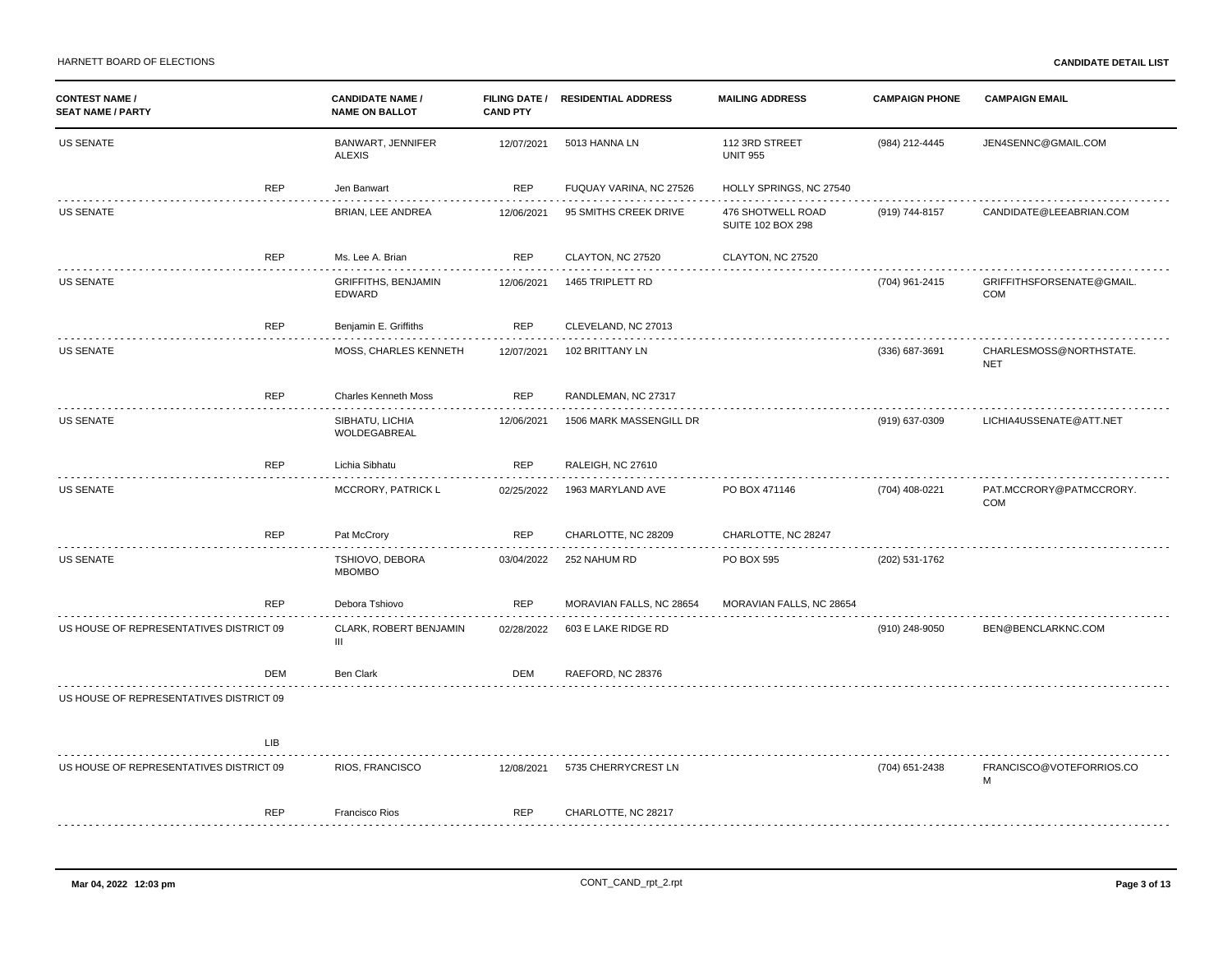| <b>CONTEST NAME /</b><br><b>SEAT NAME / PARTY</b> | <b>CANDIDATE NAME /</b><br><b>NAME ON BALLOT</b> | <b>CAND PTY</b> | FILING DATE / RESIDENTIAL ADDRESS | <b>MAILING ADDRESS</b>                             | <b>CAMPAIGN PHONE</b> | <b>CAMPAIGN EMAIL</b>                    |
|---------------------------------------------------|--------------------------------------------------|-----------------|-----------------------------------|----------------------------------------------------|-----------------------|------------------------------------------|
| US HOUSE OF REPRESENTATIVES DISTRICT 09           | HUDSON, RICHARD LANE<br>JR.                      | 02/25/2022      | 1526 CHADMORE LN NW               | PO BOX 5053                                        | (704) 795-2012        | RICHARD@RICHARDHUDSONFO<br>RCONGRESS.COM |
| <b>REP</b>                                        | Richard Hudson                                   | <b>REP</b>      | CONCORD, NC 28027                 | CONCORD, NC 28027                                  |                       |                                          |
| US HOUSE OF REPRESENTATIVES DISTRICT 09           | BUCARDO, JENNYFER<br>LORENA                      | 02/28/2022      | 2491 WHIRLWIND LN                 |                                                    | (323) 333-5580        | JENFORCONGRESS@GMAIL.CO<br>M             |
| <b>REP</b>                                        | Jen Bucardo                                      | <b>REP</b>      | ASHEBORO, NC 27203                |                                                    |                       |                                          |
| US HOUSE OF REPRESENTATIVES DISTRICT 09           | ANDRIANI, MICHAEL<br><b>ROBERT</b>               | 03/03/2022      | 6420 GREENGATE HILL RD            |                                                    | (910) 703-3089        | ILIKEMIKEFORCONGRESS@AOL<br>COM          |
| REP                                               | Mike Andriani                                    | <b>REP</b>      | FAYETTEVILLE, NC 28303            |                                                    |                       |                                          |
| US HOUSE OF REPRESENTATIVES DISTRICT 13           | NICKEL, GEORGE<br><b>WILMARTH III</b>            | 02/24/2022      | 2632 LOUIS STEPHENS DR            | PO BOX 563                                         | (919) 501-0745        | INFO@WILEYNICKELFORCONGR<br>ESS.COM      |
| DEM                                               | <b>Wiley Nickel</b>                              | DEM             | CARY, NC 27519                    | RALEIGH, NC 27602                                  |                       |                                          |
| US HOUSE OF REPRESENTATIVES DISTRICT 13           | CLICK, NATHAN ANDRE                              | 02/24/2022      | 144 BLACK RIDGE ST                | 8311 BRIER CREEK<br>PARKWAY<br><b>UNIT 105-239</b> | (919) 762-6787        | INFO@NC4NC.COM                           |
| DEM                                               | Nathan Click                                     | <b>DEM</b>      | MORRISVILLE, NC 27560             | RALEIGH, NC 27617                                  |                       |                                          |
| US HOUSE OF REPRESENTATIVES DISTRICT 13           | LEE, DENTON FARMER III                           | 02/28/2022      | 128 KILLARNEY LN                  |                                                    | (919) 818-6287        | DENTONLEEIII@GMAIL.COM                   |
| DEM                                               | Denton Lee                                       | <b>DEM</b>      | CLAYTON, NC 27520                 |                                                    |                       |                                          |
| US HOUSE OF REPRESENTATIVES DISTRICT 13           | SEARCY, SAMUEL LEE                               | 03/04/2022      | 201 DANAGHER CT                   |                                                    | (703) 927-0915        | DAFURR@YAHOO.COM                         |
| DEM                                               | Sam Searcy                                       | <b>DEM</b>      | HOLLY SPRINGS, NC 27540           |                                                    |                       |                                          |
| US HOUSE OF REPRESENTATIVES DISTRICT 13           | BOWLES, JAMIE CAMPBELL                           | 03/04/2022      | 3475 BONNETSVILLE RD              |                                                    | (910) 564-2454        | JCBOWLES64@YAHOO.COM                     |
| DEM                                               | Ms. Jamie Campbell Bowles                        | DEM             | SALEMBURG, NC 28385               |                                                    |                       |                                          |
| US HOUSE OF REPRESENTATIVES DISTRICT 13           |                                                  |                 |                                   |                                                    |                       |                                          |
| <b>LIB</b>                                        |                                                  |                 |                                   |                                                    |                       |                                          |
| US HOUSE OF REPRESENTATIVES DISTRICT 13           | BARBOUR, DEVAN IV                                | 02/24/2022      | 2383 FEDERAL RD                   | PO BOX 98                                          | (919) 701-2764        | INFO@DEVANBARBOUR.COM                    |
| <b>REP</b>                                        | DeVan Barbour                                    | <b>REP</b>      | <b>BENSON, NC 27504</b>           | <b>BENSON, NC 27504</b>                            |                       |                                          |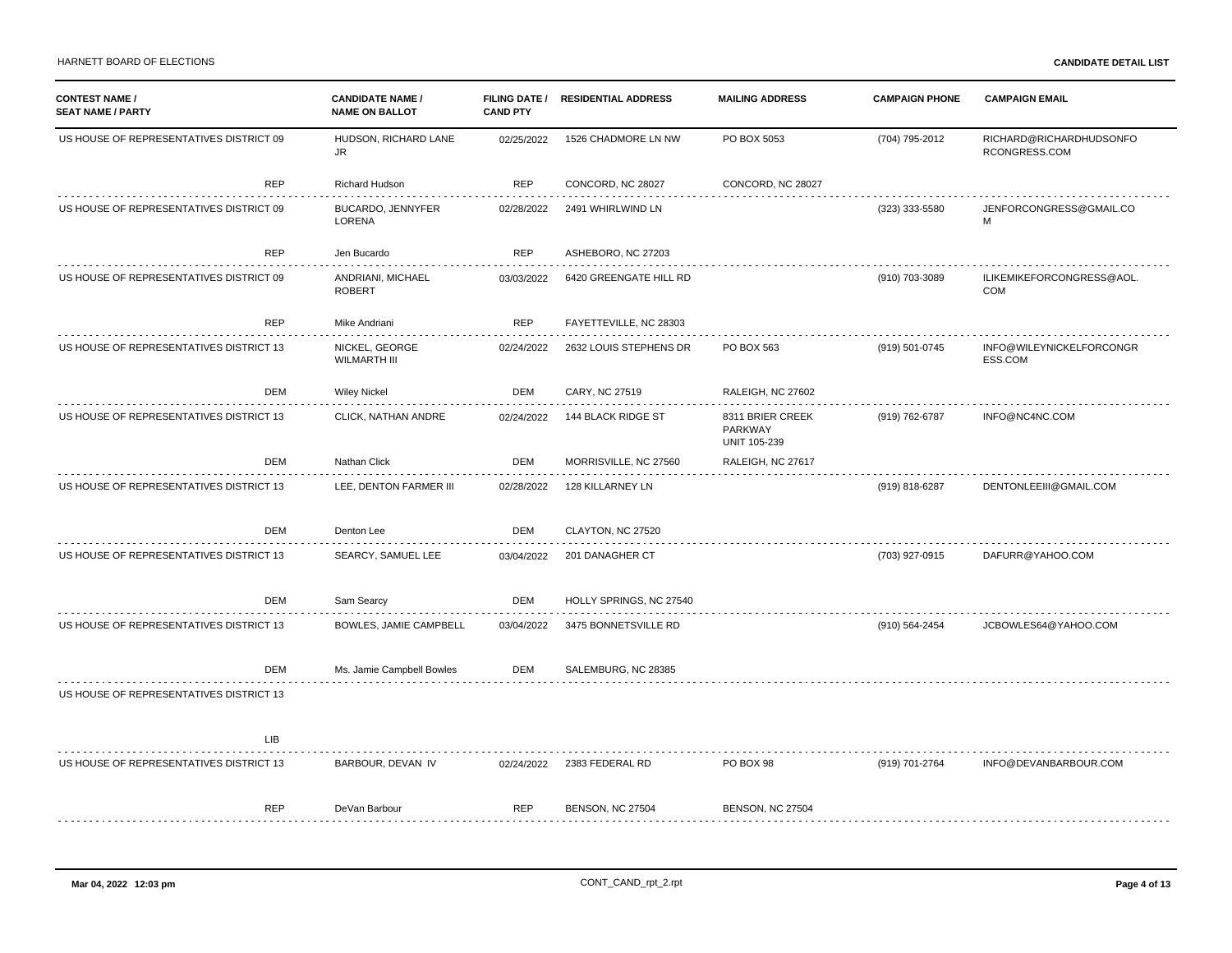| <b>CONTEST NAME /</b><br><b>SEAT NAME / PARTY</b> |            | <b>CANDIDATE NAME /</b><br><b>NAME ON BALLOT</b> | <b>CAND PTY</b> | FILING DATE / RESIDENTIAL ADDRESS | <b>MAILING ADDRESS</b>                 | <b>CAMPAIGN PHONE</b> | <b>CAMPAIGN EMAIL</b>                  |
|---------------------------------------------------|------------|--------------------------------------------------|-----------------|-----------------------------------|----------------------------------------|-----------------------|----------------------------------------|
| US HOUSE OF REPRESENTATIVES DISTRICT 13           |            | SLOTTA, CHAD ARIC                                | 02/24/2022      | 104 REEVE HALL DR                 | 624 HOLLY SPRINGS RD<br><b>BOX 133</b> | (919) 346-4762        | INFO@SLOTTA4NC.COM                     |
|                                                   | REP        | Chad Slotta                                      | <b>REP</b>      | CARY, NC 27519                    | HOLLY SPRINGS, NC 27540                |                       |                                        |
| US HOUSE OF REPRESENTATIVES DISTRICT 13           |            | DAUGHTRY, KELLY<br>KATHLEEN                      | 02/24/2022      | 299 VENTASSO DR                   | PO BOX 1960                            | (919) 897-8936        | KELLY@KELLY4NC.COM                     |
|                                                   | <b>REP</b> | Kelly Kathleen Daughtry                          | <b>REP</b>      | CLAYTON, NC 27527                 | SMITHFIELD, NC 27527                   |                       |                                        |
| US HOUSE OF REPRESENTATIVES DISTRICT 13           |            | KEIRSEY, KENT ALAN                               | 03/02/2022      | 102 COMMONS WAY DR                |                                        | (336) 525-9738        | KENT@KEIRSEYFORCONGRESS.<br><b>COM</b> |
|                                                   | REP        | Kent Keirsey                                     | <b>REP</b>      | CHAPEL HILL, NC 27516             |                                        |                       |                                        |
| US HOUSE OF REPRESENTATIVES DISTRICT 13           |            | HINES, ROBERT NICHOLAS                           | 03/02/2022      | 400 W FOURTH ST 301               |                                        | (980) 404-5001        | INFO@BO4NC.COM                         |
|                                                   | <b>REP</b> | <b>Bo Hines</b>                                  | <b>REP</b>      | WINSTON SALEM, NC 27101           |                                        |                       |                                        |
| US HOUSE OF REPRESENTATIVES DISTRICT 13           |            | MOREL, JESSICA LYNNE                             | 03/02/2022      | 3615 DOVE MEADOW TRL              |                                        | (910) 812-1888        | MOREL4CONGRESS@GMAIL.CO<br>M           |
|                                                   | REP        | Jessica Morel                                    | REP             | FAYETTEVILLE, NC 28306            |                                        |                       |                                        |
| US HOUSE OF REPRESENTATIVES DISTRICT 13           |            | ELLMERS, RENEE LOUISE                            | 03/03/2022      | 122 KINGSWAY DR                   | PO BOX 547                             | (704) 655-1999        | RENEE@RENEEELLMERS.COM                 |
|                                                   | <b>REP</b> | <b>Renee Ellmers</b>                             | <b>REP</b>      | <b>DUNN, NC 28334</b>             | <b>DUNN, NC 28335</b>                  |                       |                                        |
| US HOUSE OF REPRESENTATIVES DISTRICT 13           |            | WOLFF, KEVIN ALAN                                | 03/04/2022      | 1118 WELLSTONE CIR                |                                        |                       |                                        |
|                                                   | <b>REP</b> | Kevin Alan Wolff                                 | <b>REP</b>      | APEX, NC 27502                    |                                        |                       |                                        |
| NC SUPREME COURT ASSOCIATE JUSTICE SEAT<br>03     |            | INMAN, LUCY NOBLE                                | 12/06/2021      | 2627 DOVER RD                     | PO BOX 10541                           | (919) 578-8021        | INFO@LUCYINMANFORJUSTICE.<br>COM       |
|                                                   | DEM        | Lucy Inman                                       | DEM             | <b>RALEIGH, NC 27608</b>          | <b>RALEIGH, NC 27605</b>               |                       |                                        |
| NC SUPREME COURT ASSOCIATE JUSTICE SEAT<br>03     |            |                                                  |                 |                                   |                                        |                       |                                        |
|                                                   | LIB        |                                                  |                 |                                   |                                        |                       |                                        |
| NC SUPREME COURT ASSOCIATE JUSTICE SEAT<br>03     |            | DIETZ, RICHARD DONALD                            | 12/06/2021      | 721 VIRGINIA AVE                  | PO BOX 97275                           | (202) 207-8556        | JUDGEDIETZ@JUDGEDIETZ.COM              |
|                                                   | <b>REP</b> | <b>Richard Dietz</b>                             | <b>REP</b>      | <b>RALEIGH, NC 27604</b>          | RALEIGH, NC 27624                      |                       |                                        |
|                                                   |            |                                                  |                 |                                   |                                        |                       |                                        |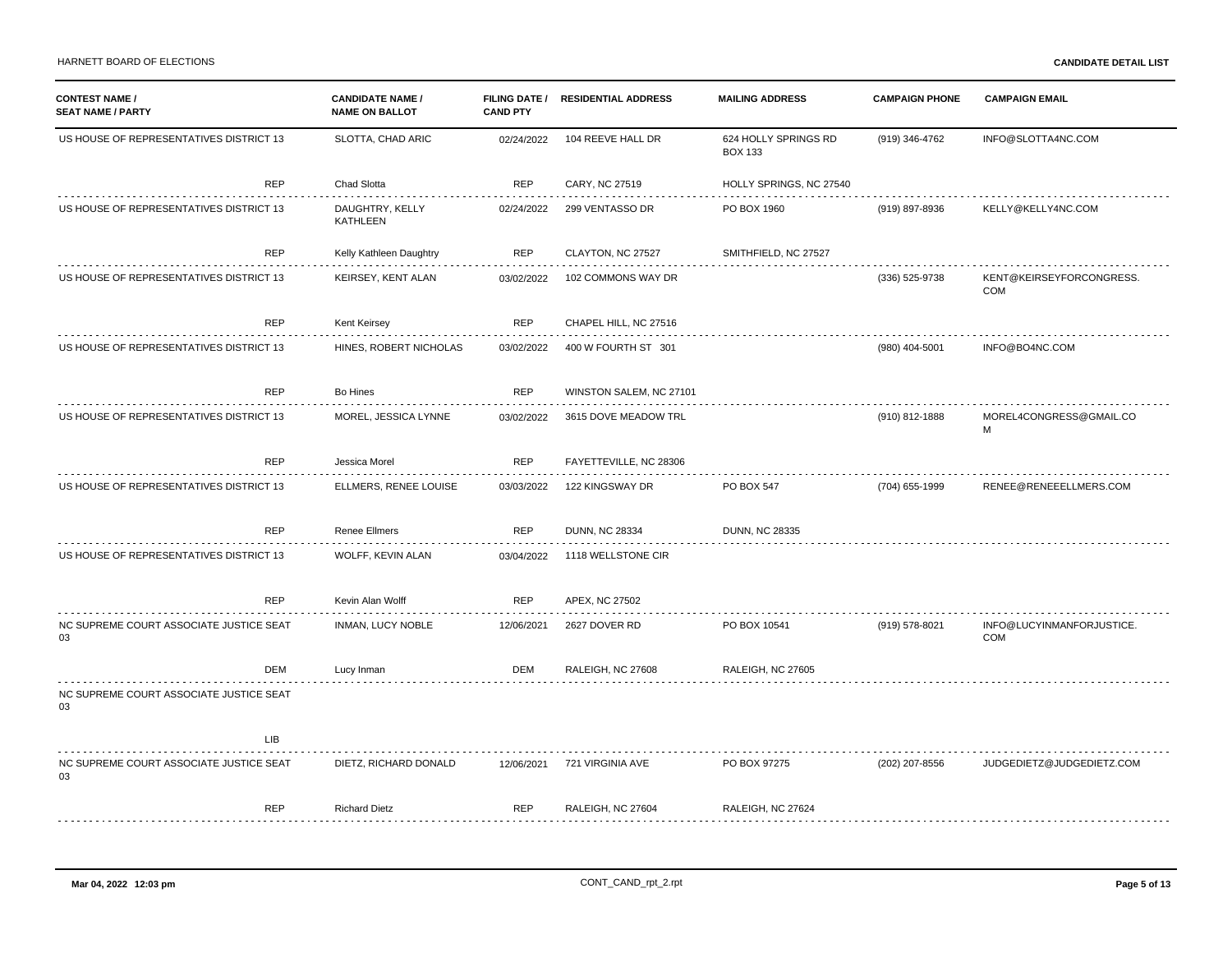| <b>CONTEST NAME /</b><br><b>SEAT NAME / PARTY</b> |            | <b>CANDIDATE NAME /</b><br><b>NAME ON BALLOT</b> | <b>CAND PTY</b> | FILING DATE / RESIDENTIAL ADDRESS          | <b>MAILING ADDRESS</b> | <b>CAMPAIGN PHONE</b> | <b>CAMPAIGN EMAIL</b>             |
|---------------------------------------------------|------------|--------------------------------------------------|-----------------|--------------------------------------------|------------------------|-----------------------|-----------------------------------|
| NC SUPREME COURT ASSOCIATE JUSTICE SEAT<br>05     |            | ERVIN, SAMUEL JAMES IV                           | 12/06/2021      | 517 LENOIR ST                              |                        | (919) 480-2219        | INFO@ERVINFORJUSTICE.ORG          |
|                                                   | <b>DEM</b> | Sam J. Ervin IV                                  | <b>DEM</b>      | MORGANTON, NC 28655                        |                        |                       |                                   |
| NC SUPREME COURT ASSOCIATE JUSTICE SEAT<br>05     |            |                                                  |                 |                                            |                        |                       |                                   |
|                                                   | <b>LIB</b> |                                                  |                 |                                            |                        |                       |                                   |
| NC SUPREME COURT ASSOCIATE JUSTICE SEAT<br>05     |            | ALLEN, CURTIS HUDSON III                         | 12/06/2021      | 427 DELVIN LANE                            |                        | (919) 819-6038        | TREYALLENNC@GMAIL.COM             |
|                                                   | REP        | <b>Trey Allen</b>                                | <b>REP</b>      | HILLSBOROUGH, NC 27278                     |                        |                       |                                   |
| NC SUPREME COURT ASSOCIATE JUSTICE SEAT<br>05     |            | WOOD, APRIL CARTHENA                             | 12/06/2021      | .<br>2080 HUNTINGTON WOODS<br><b>DRIVE</b> |                        | (336) 240-1169        | APRIL@JUDGEWOODFORJUSTIC<br>E.COM |
|                                                   | REP        | April C. Wood                                    | <b>REP</b>      | LEXINGTON, NC 24616                        |                        |                       |                                   |
| NC SUPREME COURT ASSOCIATE JUSTICE SEAT<br>05     |            | PRINCE, VICTORIA<br><b>ELIZABETH</b>             | 03/04/2022      | 207 SANDBAR CIR 3A                         |                        | (410) 708-7883        | VPRINCEFORJUDGE@GMAIL.CO<br>M     |
|                                                   | REP        | Victoria E. Prince                               | <b>REP</b>      | GREENSBORO, NC 27406                       |                        |                       |                                   |
| NC COURT OF APPEALS JUDGE SEAT 08                 |            | THOMPSON, CAROLYN<br><b>JENNINGS</b>             | 02/24/2022      | 2983 HALLIE BURNETTE RD                    |                        |                       | CJTHOMPSONLAW@GMAIL.COM           |
|                                                   | DEM        | Carolyn Jennings Thompson                        | DEM             | OXFORD, NC 27565                           |                        |                       |                                   |
| NC COURT OF APPEALS JUDGE SEAT 08                 |            |                                                  |                 |                                            |                        |                       |                                   |
|                                                   | <b>LIB</b> |                                                  |                 |                                            |                        |                       |                                   |
| NC COURT OF APPEALS JUDGE SEAT 08                 |            | FLOOD, JULEE TATE                                | 12/06/2021      | 1129 BASS LAKE RD                          |                        | (919) 749-6023        | INFO@JULEEFLOOD.COM               |
|                                                   | <b>REP</b> | Julee Tate Flood                                 | <b>REP</b>      | HOLLY SPRINGS, NC 27540                    |                        |                       |                                   |
| NC COURT OF APPEALS JUDGE SEAT 09                 |            | SALMON, BRAD ANDREW                              | 02/24/2022      | <b>2006 LEE AVE</b>                        |                        |                       |                                   |
|                                                   | DEM        | Brad A. Salmon<br>and the state of the state of  | DEM             | SANFORD, NC 27330                          |                        |                       |                                   |
| NC COURT OF APPEALS JUDGE SEAT 09                 |            |                                                  |                 |                                            |                        |                       |                                   |
|                                                   |            |                                                  |                 |                                            |                        |                       |                                   |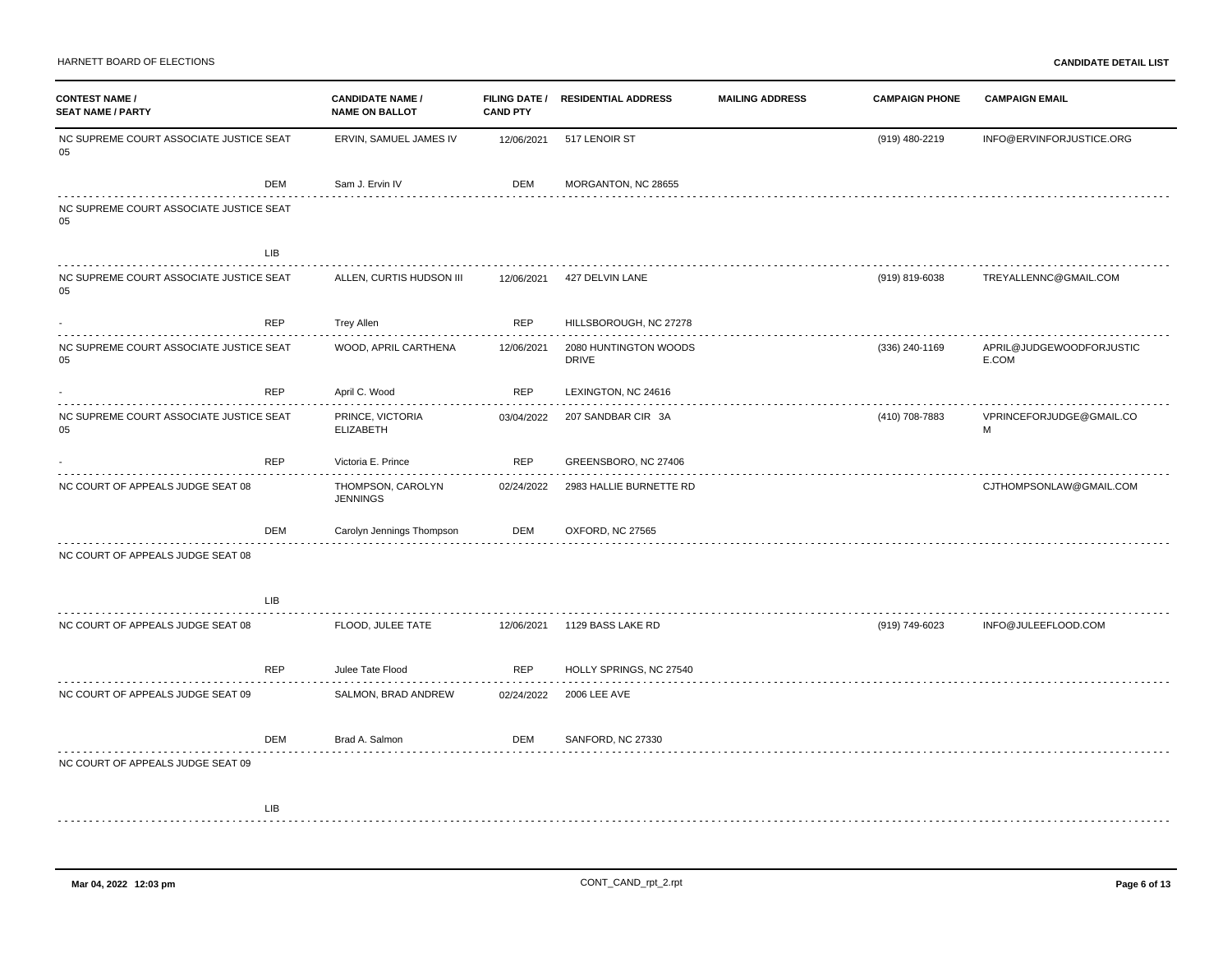| <b>CONTEST NAME /</b><br><b>SEAT NAME / PARTY</b> |            | <b>CANDIDATE NAME /</b><br><b>NAME ON BALLOT</b> | <b>FILING DATE /</b><br><b>CAND PTY</b> | <b>RESIDENTIAL ADDRESS</b> | <b>MAILING ADDRESS</b>        | <b>CAMPAIGN PHONE</b> | <b>CAMPAIGN EMAIL</b>                 |
|---------------------------------------------------|------------|--------------------------------------------------|-----------------------------------------|----------------------------|-------------------------------|-----------------------|---------------------------------------|
| NC COURT OF APPEALS JUDGE SEAT 09                 |            | FRESHWATER SMITH,<br><b>ELIZABETH</b>            | 12/06/2021                              | 309 LAFAYETTE DR           | PO BOX 5                      | (252) 236-7770        | INFO@VOTEFRESHWATERSMIT<br>H.COM      |
|                                                   | <b>REP</b> | Beth Freshwater Smith                            | <b>REP</b>                              | <b>WILSON, NC 27893</b>    | WILSON, NC 27894              |                       |                                       |
| NC COURT OF APPEALS JUDGE SEAT 09                 |            | STROUD, DONNA                                    | 12/06/2021                              | 166 WHITE DEER TRAIL       |                               | (919) 815-4259        | JUDGESTROUD@YAHOO.COM                 |
|                                                   | <b>REP</b> | Donna Stroud                                     | REP                                     | <b>GARNER, NC 27529</b>    |                               |                       |                                       |
| NC COURT OF APPEALS JUDGE SEAT 10                 |            | ADAMS, GALE MURRAY                               | 12/06/2021                              | 407 HILLIARD DR            | PO BOX 9165                   | (910) 359-4628        | JUDGEGALEADAMS@GMAIL.CO<br>M          |
|                                                   | DEM        | Gale Murray Adams                                | DEM                                     | FAYETTEVILLE, NC 28311     | FAYETTEVILLE, NC 28311        |                       |                                       |
| NC COURT OF APPEALS JUDGE SEAT 10                 |            |                                                  |                                         |                            |                               |                       |                                       |
|                                                   | <b>LIB</b> |                                                  |                                         |                            |                               |                       |                                       |
| NC COURT OF APPEALS JUDGE SEAT 10                 |            | TYSON, JOHN                                      | 12/06/2021                              | 316 SUMMERTIME ROAD        | 109 HAY STREET<br>201         | (910) 483-1826        | JUDGETYSON@GMAIL.COM                  |
|                                                   | <b>REP</b> | John M. Tyson                                    | <b>REP</b>                              | FAYETTEVILLE, NC 28303     | FAYETTEVILLE, NC<br>283016107 |                       |                                       |
| NC COURT OF APPEALS JUDGE SEAT 11                 |            | JACKSON, DARREN                                  | 12/06/2021                              | 1525 CRICKETT ROAD         |                               | (919) 801-2750        | DARREN@DARRENJACKSON.OR<br>G          |
|                                                   | DEM        | Darren Jackson                                   | DEM                                     | RALEIGH, NC 27610          |                               |                       |                                       |
| NC COURT OF APPEALS JUDGE SEAT 11                 |            |                                                  |                                         |                            |                               |                       |                                       |
|                                                   | <b>LIB</b> |                                                  |                                         |                            |                               |                       |                                       |
| NC COURT OF APPEALS JUDGE SEAT 11                 |            | STADING, MICHAEL                                 | 12/06/2021                              | 7516 HOGANS BLUFF LANE     |                               | (704) 575-8649        | MICHAEL@MICHAELSTADING.CO<br>M        |
|                                                   | <b>REP</b> | Michael J. Stading                               | <b>REP</b>                              | CHARLOTTE, NC 28227        |                               |                       |                                       |
| NC COURT OF APPEALS JUDGE SEAT 11                 |            | ALLEN, CHARLTON<br>LARAMIE                       | 03/02/2022                              | 244 MOTT RD                | PO BOX 182                    | (919) 780-4702        | CHARLTON@CHARLTONALLEN.O<br><b>RG</b> |
|                                                   | <b>REP</b> | Charlton L. Allen                                | REP                                     | MOORESVILLE, NC 28115      | MOUNT MOURNE, NC 28123        |                       |                                       |
| NC STATE SENATE DISTRICT 12                       |            | CHAPMAN, RICHARD<br><b>SCOTT</b>                 | 03/04/2022                              | 5220 CHRISTIAN LIGHT RD    |                               | (303) 957-7255        | RSC5220@CENTURYLINK.NET               |
|                                                   | DEM        | Richard Chapman                                  | DEM                                     | FUQUAY-VARINA, NC 27526    |                               |                       |                                       |
|                                                   |            |                                                  |                                         |                            |                               |                       |                                       |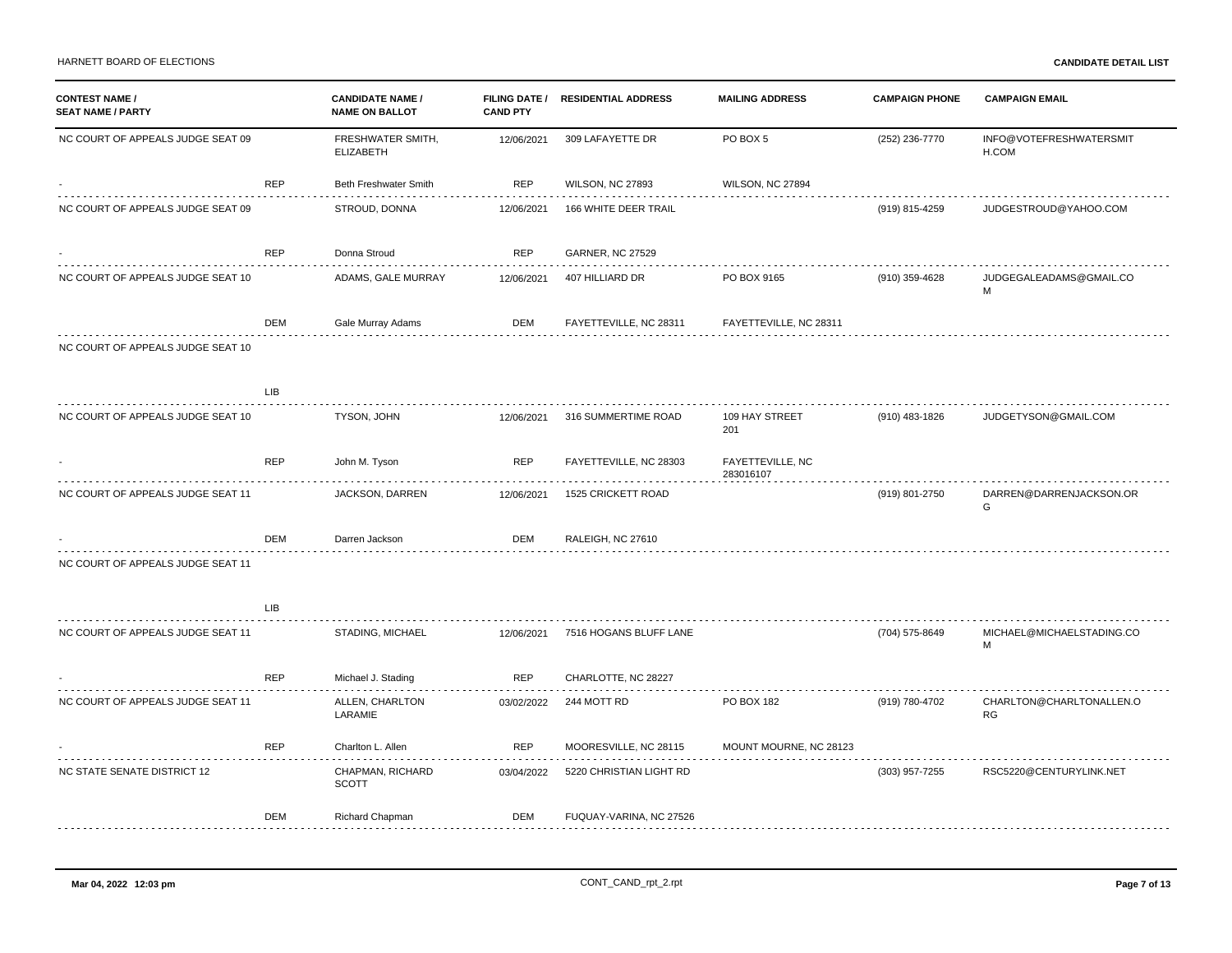HARNETT BOARD OF ELECTIONS **CANDIDATE DETAIL LIST**

| <b>CONTEST NAME /</b><br><b>SEAT NAME / PARTY</b> | <b>CANDIDATE NAME /</b><br><b>NAME ON BALLOT</b> | <b>CAND PTY</b> | FILING DATE / RESIDENTIAL ADDRESS | <b>MAILING ADDRESS</b>  | <b>CAMPAIGN PHONE</b> | <b>CAMPAIGN EMAIL</b>    |
|---------------------------------------------------|--------------------------------------------------|-----------------|-----------------------------------|-------------------------|-----------------------|--------------------------|
| NC STATE SENATE DISTRICT 12                       |                                                  |                 |                                   |                         |                       |                          |
| <b>LIB</b>                                        |                                                  |                 |                                   |                         |                       |                          |
| NC STATE SENATE DISTRICT 12                       | <b>BUBOLTZ, DAVID CHARLES</b><br>$\mathbf{II}$   | 12/08/2021      | 96 SADDLE LN                      | PO BOX 2724             | (910) 538-3263        | DAVID@BUBOLTZFORNC.COM   |
| <b>REP</b>                                        | David Buboltz                                    | <b>REP</b>      | LILLINGTON, NC 27546              | LILLINGTON, NC 27546    |                       |                          |
| NC STATE SENATE DISTRICT 12                       | BURGIN, JAMES ANDREW                             | 12/07/2021      | 6099 NC 55 W                      | PO BOX 1                | (919) 207-7263        | JIM@BURGINFORSENATE.COM  |
| REP                                               | Jim Burgin                                       | REP             | <b>ANGIER, NC 27501</b>           | <b>ANGIER, NC 27501</b> |                       |                          |
| NC STATE SENATE DISTRICT 12                       | WATSON, ERNEST LANCE                             | 02/24/2022      | 170 CATTIE DR                     | PO BOX 1449             | (910) 546-5210        | WIN@ERNIEWATSON.COM      |
| <b>REP</b>                                        | Ernie Watson                                     | <b>REP</b>      | CAMERON, NC 28326                 | SANFORD, NC 27330       |                       |                          |
| NC HOUSE OF REPRESENTATIVES DISTRICT 006          | JOHNSON, KIARA TRINA                             | 03/04/2022      | 187 WESTSIDE DR                   |                         | (910) 930-8040        | KIARAT.JOHNSON@GMAIL.COM |
| DEM                                               | Kiara Johnson                                    | DEM             | CAMERON, NC 28326                 |                         |                       |                          |
| NC HOUSE OF REPRESENTATIVES DISTRICT 006          |                                                  |                 |                                   |                         |                       |                          |
| LIB                                               |                                                  |                 |                                   |                         |                       |                          |
| NC HOUSE OF REPRESENTATIVES DISTRICT 006          | SIMPKINS, MURRAY JAMES                           | 12/08/2021      | 865 COACHMAN WAY                  |                         | (919) 842-1866        | SIMPKINS4NCHOUSE@ATT.NET |
| <b>REP</b>                                        | <b>Murray Simpkins</b>                           | <b>REP</b>      | SANFORD, NC 27332                 |                         |                       |                          |
| NC HOUSE OF REPRESENTATIVES DISTRICT 006          | PIKE, JOSEPH PATRICK                             | 03/02/2022      | 35 CYPRESS PT                     |                         | (330) 327-4623        |                          |
| REP                                               | Joe Pike                                         | REP             | SANFORD, NC 27332                 |                         |                       |                          |
| NC HOUSE OF REPRESENTATIVES DISTRICT 053          | COLVIN, NEWANDA LEE SR                           | 03/03/2022      | 257 CHICKEN FARM RD               |                         | (910) 891-8331        | NCOLVIN@CENTURYLINK.NET  |
| DEM                                               | Newanda L. Colvin                                | DEM             | <b>DUNN, NC 28334</b>             |                         |                       |                          |
| NC HOUSE OF REPRESENTATIVES DISTRICT 053          |                                                  |                 |                                   |                         |                       |                          |
| <b>LIB</b>                                        |                                                  |                 |                                   |                         |                       |                          |
|                                                   |                                                  |                 |                                   |                         |                       |                          |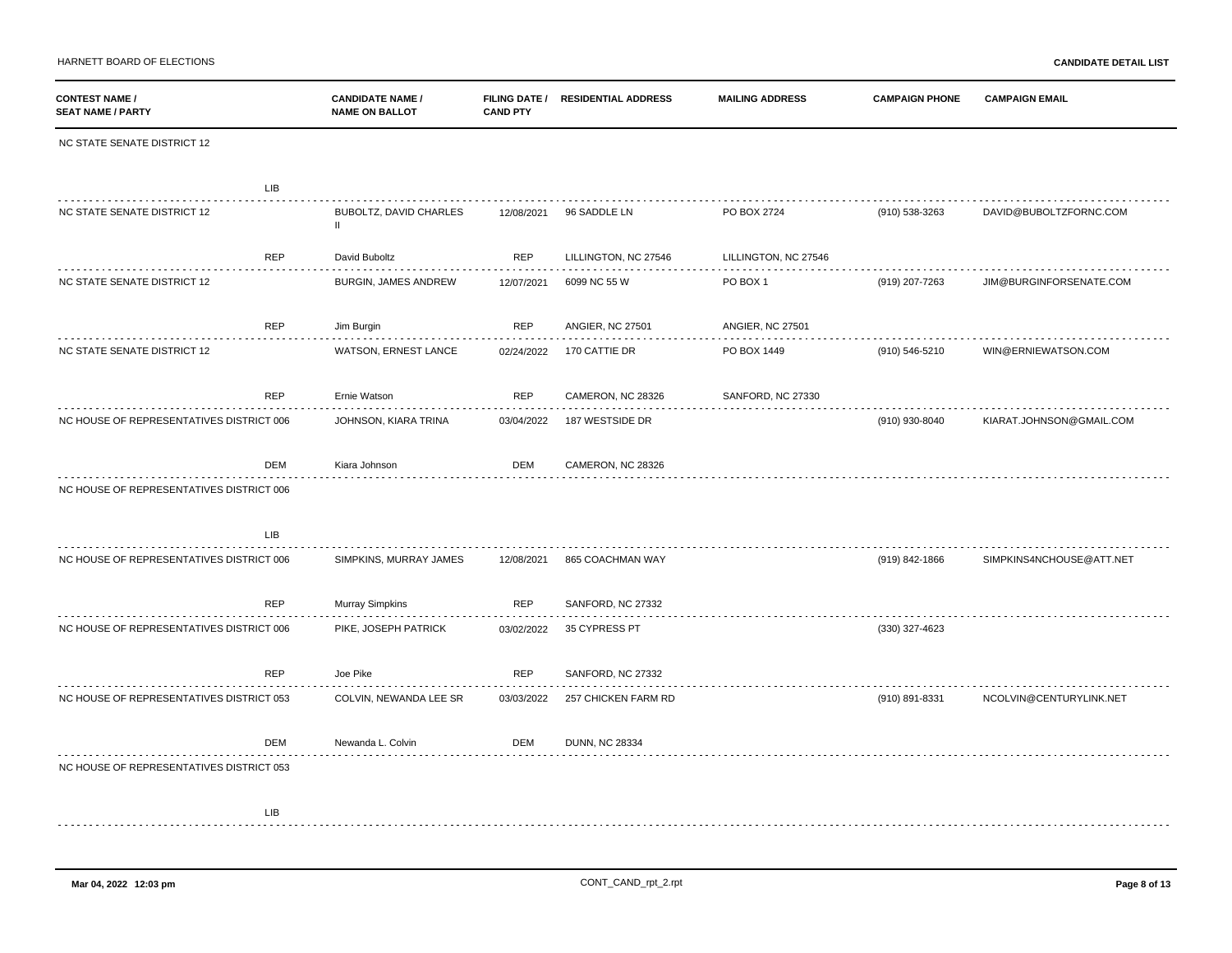| <b>CONTEST NAME /</b><br><b>SEAT NAME / PARTY</b> |            | <b>CANDIDATE NAME /</b><br><b>NAME ON BALLOT</b> | <b>CAND PTY</b> | FILING DATE / RESIDENTIAL ADDRESS | <b>MAILING ADDRESS</b>   | <b>CAMPAIGN PHONE</b> | <b>CAMPAIGN EMAIL</b> |
|---------------------------------------------------|------------|--------------------------------------------------|-----------------|-----------------------------------|--------------------------|-----------------------|-----------------------|
| NC HOUSE OF REPRESENTATIVES DISTRICT 053          |            | PENNY, HOWARD<br><b>LASSISTER JR</b>             | 12/07/2021      | 1500 OLD STAGE RD N               | P O BOX 736              | (910) 891-8360        | HLPFARMS03@GMAIL.COM  |
|                                                   | <b>REP</b> | Howard Penny, Jr.                                | <b>REP</b>      | COATS, NC 27521                   | <b>COATS, NC 27521</b>   |                       |                       |
| NC HOUSE OF REPRESENTATIVES DISTRICT 053          |            | HAWLEY, BRIAN L                                  | 03/04/2022      | 49 KERRYLANE DR                   |                          | (910) 308-7750        | BRIANUS01@GAMIL.COM   |
|                                                   | <b>REP</b> | <b>Brian Hawley</b>                              | <b>REP</b>      | <b>ANGIER, NC 27501</b>           |                          |                       |                       |
| NC DISTRICT COURT JUDGE DISTRICT 11 SEAT 01       |            |                                                  |                 |                                   |                          |                       |                       |
| JOHNSTON COUNTY                                   | <b>DEM</b> |                                                  |                 |                                   |                          |                       |                       |
| NC DISTRICT COURT JUDGE DISTRICT 11 SEAT 01       |            |                                                  |                 |                                   |                          |                       |                       |
| JOHNSTON COUNTY<br>.                              | <b>LIB</b> |                                                  |                 |                                   |                          |                       |                       |
| NC DISTRICT COURT JUDGE DISTRICT 11 SEAT 01       |            | JONES, JOY ANITA                                 | 02/28/2022      | 3363 ZACKS MILL RD                | PO BOX 505               | (919) 209-5450        | JJ27577@GMAIL.COM     |
| JOHNSTON COUNTY                                   | <b>REP</b> | Joy A. Jones                                     | <b>REP</b>      | <b>ANGIER, NC 27501</b>           | SMITHFIELD, NC 275770505 |                       |                       |
| NC DISTRICT COURT JUDGE DISTRICT 11 SEAT 02       |            |                                                  |                 |                                   |                          |                       |                       |
| JOHNSTON COUNTY                                   | DEM        |                                                  |                 |                                   |                          |                       |                       |
| NC DISTRICT COURT JUDGE DISTRICT 11 SEAT 02       |            |                                                  |                 |                                   |                          |                       |                       |
| JOHNSTON COUNTY                                   | <b>LIB</b> |                                                  |                 |                                   |                          |                       |                       |
| NC DISTRICT COURT JUDGE DISTRICT 11 SEAT 02       |            | WHEELER, TRAVIS<br>NATHANAEL                     | 02/24/2022      | 660 ELI OLIVE RD                  | PO BOX 1598              | (919) 669-4111        | TNWHEELER@OUTLOOK.COM |
| JOHNSTON COUNTY                                   | <b>REP</b> | <b>Travis Wheeler</b>                            | <b>REP</b>      | SMITHFIELD, NC 27577              | SMITHFIELD, NC 275771598 |                       |                       |
| NC DISTRICT COURT JUDGE DISTRICT 11 SEAT 02       |            | NELSON, CHARLENE<br><b>BROWN</b>                 | 02/25/2022      | 701 CHARLESTON DR                 |                          | (919) 763-9914        | CNEL_1015@YAHOO.COM   |
| JOHNSTON COUNTY                                   | <b>REP</b> | Charlene B. Nelson                               | <b>REP</b>      | CLAYTON, NC 27527                 |                          |                       |                       |
| NC DISTRICT COURT JUDGE DISTRICT 11 SEAT 03       |            |                                                  |                 |                                   |                          |                       |                       |
|                                                   | DEM        |                                                  |                 |                                   |                          |                       |                       |
|                                                   |            |                                                  |                 |                                   |                          |                       |                       |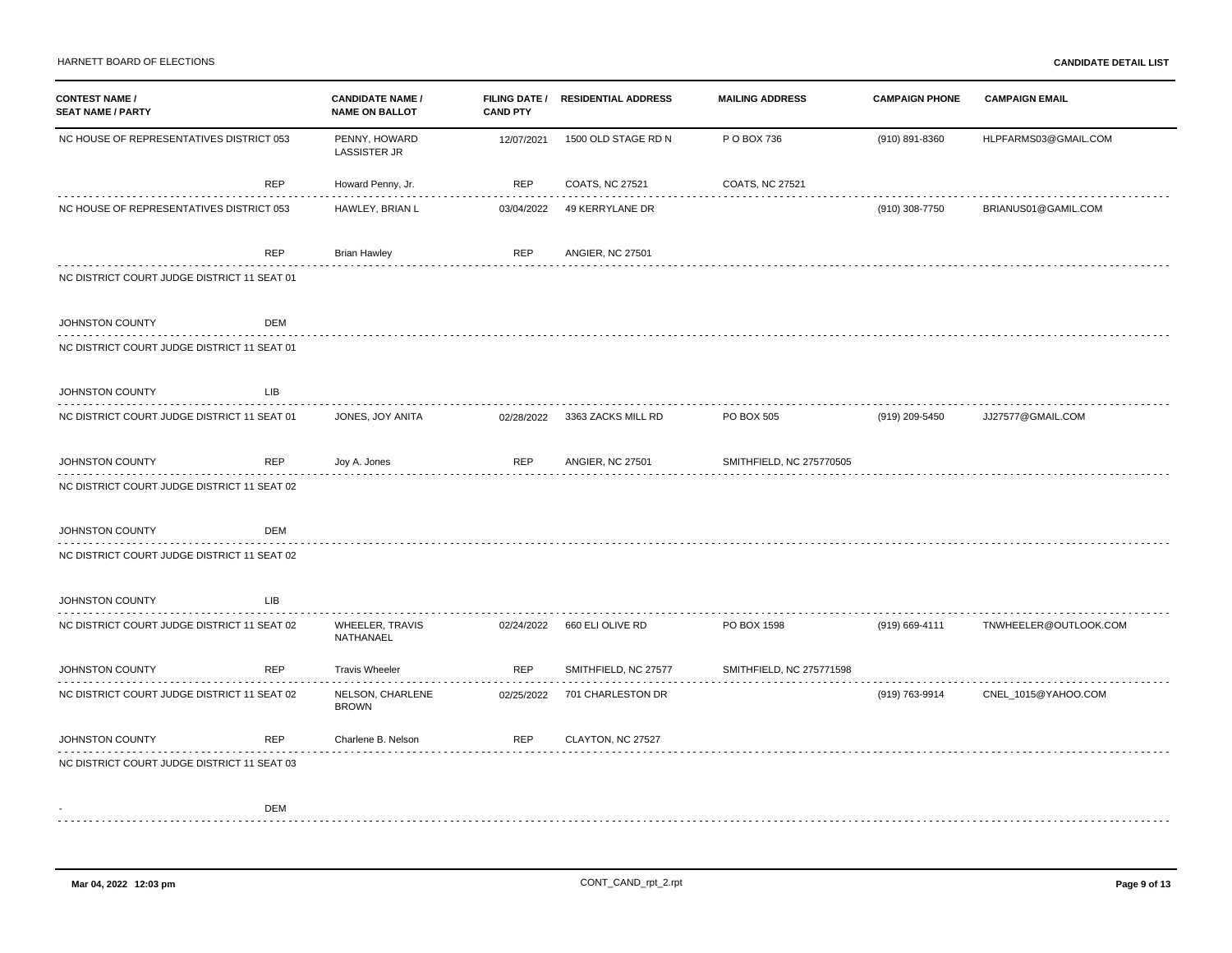| <b>CONTEST NAME /</b><br><b>SEAT NAME / PARTY</b>    |            | <b>CANDIDATE NAME /</b><br><b>NAME ON BALLOT</b> | <b>CAND PTY</b> | FILING DATE / RESIDENTIAL ADDRESS | <b>MAILING ADDRESS</b> | <b>CAMPAIGN PHONE</b> | <b>CAMPAIGN EMAIL</b>             |
|------------------------------------------------------|------------|--------------------------------------------------|-----------------|-----------------------------------|------------------------|-----------------------|-----------------------------------|
| NC DISTRICT COURT JUDGE DISTRICT 11 SEAT 03          |            |                                                  |                 |                                   |                        |                       |                                   |
|                                                      | LIB        |                                                  |                 |                                   |                        |                       |                                   |
| NC DISTRICT COURT JUDGE DISTRICT 11 SEAT 03          |            | KIMBLE, JASON PHILLIP                            | 12/06/2021      | 95 BRANDON DRIVE                  |                        | (910) 890-3533        | JPKIMBLE13@GMAIL.COM              |
|                                                      | <b>REP</b> | Jason P. Kimble                                  | <b>REP</b>      | LILLINGTON, NC 27546              |                        |                       |                                   |
| NC DISTRICT COURT JUDGE DISTRICT 11 SEAT 03          |            | LEWIS, BRIAN ELTON                               | 02/24/2022      | 72 CRYSTAL PT                     |                        | $(910)$ 286-0694      | PUMBALEW@GMAIL.COM                |
|                                                      | REP        | Brian E. Lewis                                   | REP             | SANFORD, NC 27332<br>.            |                        |                       |                                   |
| HARNETT COUNTY BOARD OF COMMISSIONERS<br>DISTRICT 01 |            | MCKOY, BARBARA ANN                               | 12/07/2021      | 304 E NORTHINGTON ST              | PO BOX 553             | (910) 893-4684        | BARBARA6@EMBARQMAIL.COM           |
|                                                      | <b>DEM</b> | Barbara McKoy                                    | DEM             | LILLINGTON, NC 27546              | LILLINGTON, NC 27546   |                       |                                   |
| HARNETT COUNTY BOARD OF COMMISSIONERS<br>DISTRICT 01 |            | ROBINSON, NEURALL<br>CARNELL                     | 02/25/2022      | 904 N LAYTON AVE                  |                        | (910) 574-3503        | NCR4914@GMAIL.COM                 |
|                                                      | DEM        | Carnell Robinson                                 | DEM             | <b>DUNN, NC 28334</b>             |                        |                       |                                   |
| HARNETT COUNTY BOARD OF COMMISSIONERS<br>DISTRICT 01 |            |                                                  |                 |                                   |                        |                       |                                   |
|                                                      | LIB        |                                                  |                 |                                   |                        |                       |                                   |
| HARNETT COUNTY BOARD OF COMMISSIONERS<br>DISTRICT 01 |            | BRYANT, ANNA OLIVIA                              | 12/06/2021      | 109 WOODWATER CIR                 |                        | (910) 658-6100        | ANNA.O.BRYANT@GMAIL.COM           |
|                                                      | <b>REP</b> | Anna O. Bryant                                   | <b>REP</b>      | LILLINGTON, NC 27546              |                        |                       |                                   |
| HARNETT COUNTY BOARD OF COMMISSIONERS<br>DISTRICT 02 |            |                                                  |                 |                                   |                        |                       |                                   |
|                                                      | <b>DEM</b> |                                                  |                 |                                   |                        |                       |                                   |
| HARNETT COUNTY BOARD OF COMMISSIONERS<br>DISTRICT 02 |            |                                                  |                 |                                   |                        |                       |                                   |
|                                                      | LIB        |                                                  |                 |                                   |                        |                       |                                   |
| HARNETT COUNTY BOARD OF COMMISSIONERS<br>DISTRICT 02 |            | MORRIS, WILLIAM HAROLD                           | 02/24/2022      | 129 BUMPAS CREEK<br><b>ACCESS</b> |                        | (910) 237-8657        | MORRISINSPECTIONS31@GMAIL.<br>COM |
|                                                      | <b>REP</b> | W.H. (Bill) Morris                               | <b>REP</b>      | <b>DUNN, NC 28334</b>             |                        |                       |                                   |
|                                                      |            |                                                  |                 |                                   |                        |                       |                                   |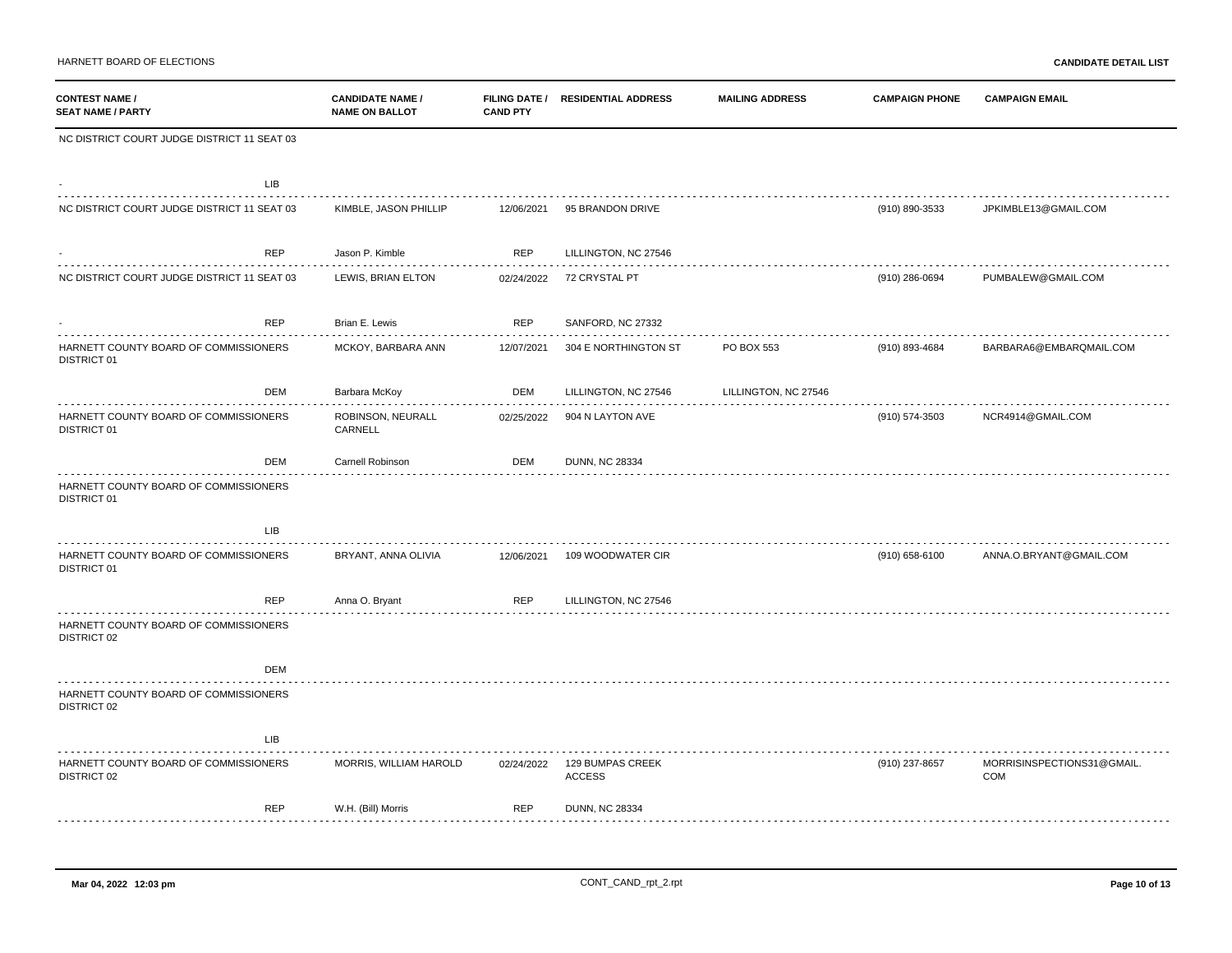HARNETT BOARD OF ELECTIONS **CANDIDATE DETAIL LIST**

| <b>CONTEST NAME /</b><br><b>SEAT NAME / PARTY</b>       |            | <b>CANDIDATE NAME /</b><br><b>NAME ON BALLOT</b> | <b>CAND PTY</b> | FILING DATE / RESIDENTIAL ADDRESS | <b>MAILING ADDRESS</b> | <b>CAMPAIGN PHONE</b> | <b>CAMPAIGN EMAIL</b>                |
|---------------------------------------------------------|------------|--------------------------------------------------|-----------------|-----------------------------------|------------------------|-----------------------|--------------------------------------|
| HARNETT COUNTY BOARD OF COMMISSIONERS<br>DISTRICT 02    |            | CARSON, MILDRED MCKAY                            | 02/24/2022      | 202 E D ST                        |                        | (910) 891-6981        |                                      |
|                                                         | <b>REP</b> | Patsy Carson                                     | <b>REP</b>      | <b>ERWIN, NC 28339</b>            |                        |                       |                                      |
| HARNETT COUNTY BOARD OF EDUCATION<br>DISTRICT 01        |            | GAINEY, SHARON MCNEILL                           | 12/06/2021      | 502 W MCNEILL ST B                |                        | (910) 890-5565        | SGAINEYFORDISTRICT1BOE@G<br>MAIL.COM |
|                                                         | DEM        | Sharon McNeill Gainey                            | DEM             | LILLINGTON, NC 27546              |                        |                       |                                      |
| HARNETT COUNTY BOARD OF EDUCATION<br><b>DISTRICT 01</b> |            |                                                  |                 |                                   |                        |                       |                                      |
|                                                         | <b>LIB</b> |                                                  |                 |                                   |                        |                       |                                      |
| HARNETT COUNTY BOARD OF EDUCATION<br>DISTRICT 01        |            | DURANTE, LINTON<br>ABRAHAM                       | 02/24/2022      | 5381 TITAN ROBERTS RD             | PO BOX 6               | (910) 644-2338        |                                      |
|                                                         | <b>REP</b> | L.A. Durante                                     | <b>REP</b>      | <b>ERWIN, NC 28339</b>            | <b>ERWIN, NC 28339</b> |                       |                                      |
| HARNETT COUNTY BOARD OF EDUCATION<br>DISTRICT 03        |            |                                                  |                 |                                   |                        |                       |                                      |
|                                                         | <b>DEM</b> |                                                  |                 |                                   |                        |                       |                                      |
| HARNETT COUNTY BOARD OF EDUCATION<br>DISTRICT 03        |            |                                                  |                 |                                   |                        |                       |                                      |
|                                                         | <b>LIB</b> |                                                  |                 |                                   |                        |                       |                                      |
| HARNETT COUNTY BOARD OF EDUCATION<br>DISTRICT 03        |            | LANGLEY, JOSEPH<br>EDWARD                        | 12/07/2021      | 298 KIRK ADAMS RD                 |                        | (919) 331-6777        | JEDWARDLANGLEY@GMAIL.CO<br>М         |
|                                                         | <b>REP</b> | Joe Langley                                      | <b>REP</b>      | <b>ANGIER, NC 27501</b>           |                        |                       |                                      |
| HARNETT COUNTY BOARD OF EDUCATION<br>DISTRICT 03        |            | ABATE, BRADLEY JORDAN                            | 12/08/2021      | 2776 CANE MILL RD                 | PO BOX 477             | (910) 514-3258        | BRADABATE@GMAIL.COM                  |
|                                                         | <b>REP</b> | <b>Brad Abate</b>                                | <b>REP</b>      | COATS, NC 27521                   | COATS, NC 275210477    |                       |                                      |
| HARNETT COUNTY BOARD OF EDUCATION<br>DISTRICT 03        |            | BLAKE, EVERETT III                               | 03/04/2022      | 352 GARDNER RD                    |                        | (919) 599-3407        | EBLAKE@CISCO.COM                     |
|                                                         | <b>REP</b> | Everett Blake                                    | <b>REP</b>      | <b>ANGIER, NC 27501</b>           |                        |                       |                                      |
| HARNETT COUNTY BOARD OF EDUCATION<br>DISTRICT 05        |            |                                                  |                 |                                   |                        |                       |                                      |
|                                                         | <b>DEM</b> |                                                  |                 |                                   |                        |                       |                                      |
|                                                         |            |                                                  |                 |                                   |                        |                       |                                      |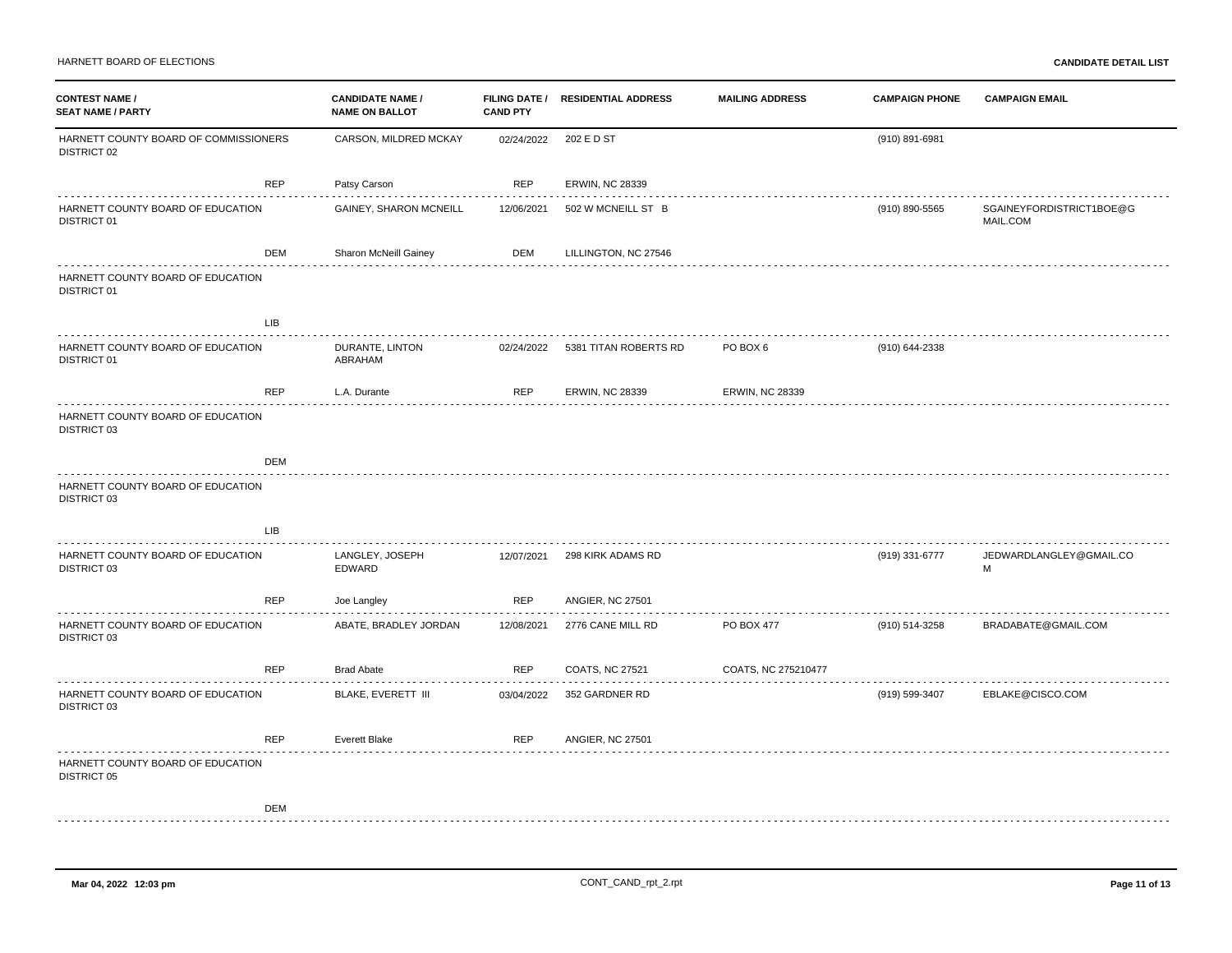HARNETT BOARD OF ELECTIONS **CANDIDATE DETAIL LIST**

| <b>CONTEST NAME /</b><br><b>SEAT NAME / PARTY</b>       | <b>CANDIDATE NAME /</b><br><b>NAME ON BALLOT</b> | <b>CAND PTY</b> | FILING DATE / RESIDENTIAL ADDRESS | <b>MAILING ADDRESS</b>          | <b>CAMPAIGN PHONE</b> | <b>CAMPAIGN EMAIL</b>             |
|---------------------------------------------------------|--------------------------------------------------|-----------------|-----------------------------------|---------------------------------|-----------------------|-----------------------------------|
| HARNETT COUNTY BOARD OF EDUCATION<br><b>DISTRICT 05</b> |                                                  |                 |                                   |                                 |                       |                                   |
| LIB                                                     |                                                  |                 |                                   |                                 |                       |                                   |
| HARNETT COUNTY BOARD OF EDUCATION<br><b>DISTRICT 05</b> | GODFREY, DONALD<br><b>ROBERT</b>                 | 12/06/2021      | 4217 BARBECUE CHURCH<br><b>RD</b> |                                 | (919) 498-0605        |                                   |
| REP                                                     | Don Godfrey                                      | <b>REP</b>      | SANFORD, NC 27332                 |                                 |                       |                                   |
| HARNETT COUNTY CLERK OF SUPERIOR COURT                  |                                                  |                 |                                   |                                 |                       |                                   |
| DEM                                                     |                                                  |                 |                                   |                                 |                       |                                   |
| HARNETT COUNTY CLERK OF SUPERIOR COURT                  |                                                  |                 |                                   |                                 |                       |                                   |
| LIB                                                     |                                                  |                 |                                   |                                 |                       |                                   |
| HARNETT COUNTY CLERK OF SUPERIOR COURT                  | <b>WHITTENTON, SIRLEY</b><br>RENEE               | 12/06/2021      | 552 BUMPAS CREEK<br><b>ACCESS</b> |                                 | (910) 658-8147        | RENEEWHITTENTON@GMAIL.CO<br>M     |
| REP                                                     | Renee Whittenton                                 | <b>REP</b>      | <b>DUNN, NC 28334</b>             |                                 |                       |                                   |
| HARNETT COUNTY SHERIFF                                  | WATSON, REGINALD KEITH                           | 02/24/2022      | 1082 MELODY LN                    | 1370 NC 24-87<br><b>STE 209</b> | (910) 600-9096        | ELECTREGGIEWATSON@GMAIL.<br>COM   |
| DEM                                                     | Reggie Watson                                    | DEM             | CAMERON, NC 28326                 | CAMERON, NC 28326               |                       |                                   |
| HARNETT COUNTY SHERIFF                                  |                                                  |                 |                                   |                                 |                       |                                   |
| LIB                                                     |                                                  |                 |                                   |                                 |                       |                                   |
| HARNETT COUNTY SHERIFF                                  | COATS, WAYNE ALFRED                              | 12/06/2021      | 109 WADE AVE                      |                                 | (910) 237-8694        | SHERIFF@SHERIFFWAYNECOAT<br>S.COM |
| <b>REP</b>                                              | Wayne Coats                                      | <b>REP</b>      | <b>DUNN, NC 28334</b>             |                                 |                       |                                   |
| TOWN OF ERWIN MAYOR                                     | BAKER, RANDY L                                   | 02/24/2022      | 500 WONDERTOWN DR                 |                                 | (910) 814-7928        | RANDY3368@GMAIL.COM               |
|                                                         | Randy L. Baker                                   |                 | <b>ERWIN, NC 28339</b>            |                                 |                       |                                   |
| TOWN OF ERWIN MAYOR                                     | PRICHARD, CURTIS L                               | 02/24/2022      | 311 BUTCH ST                      | PO BOX 722                      | (910) 890-0341        |                                   |
|                                                         | Curtis L. Prichard                               |                 | <b>ERWIN, NC 28339</b>            | <b>ERWIN, NC 28339</b>          |                       |                                   |